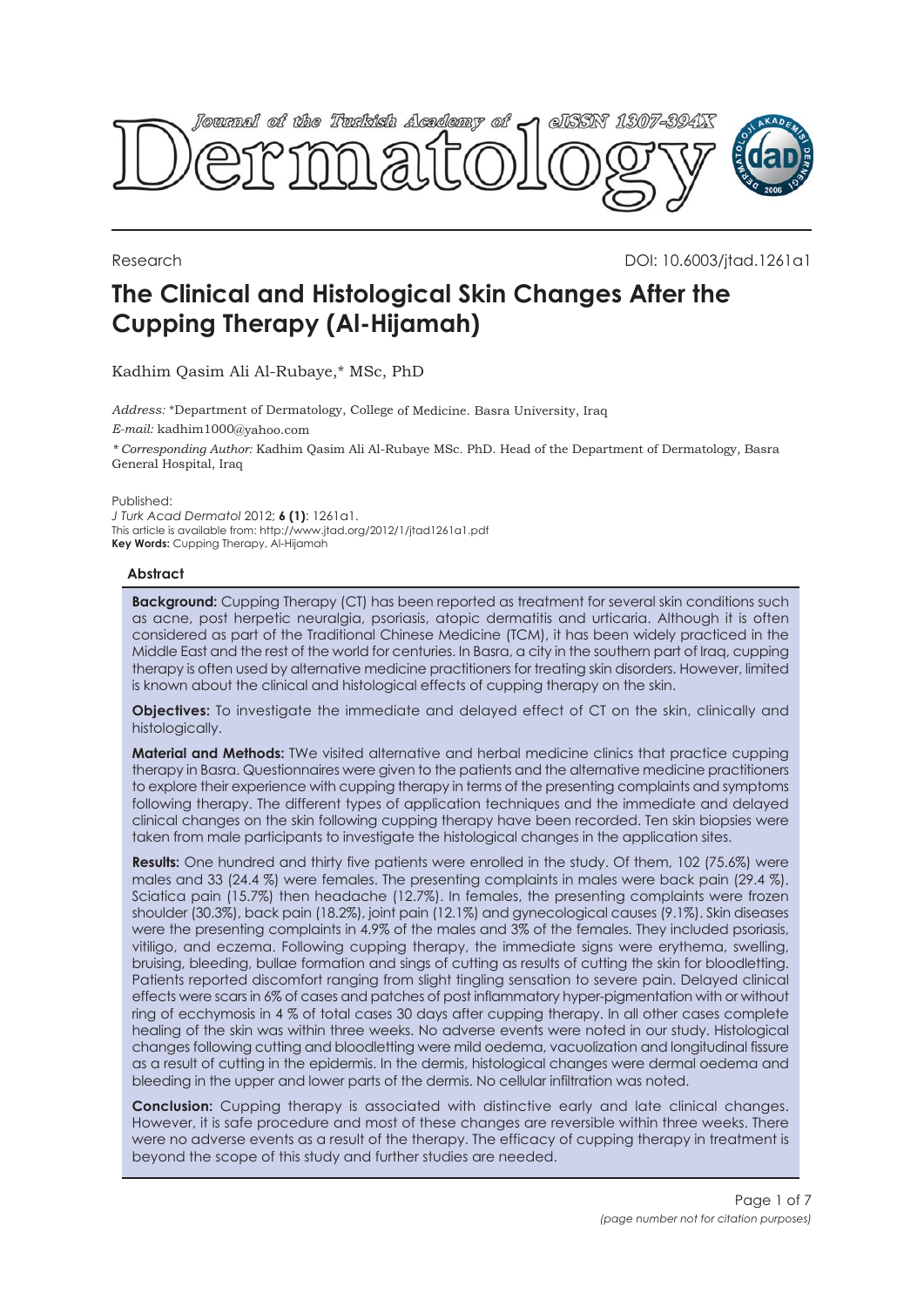<span id="page-1-0"></span>

## **Introduction**

The Chinese have been practicing the cupping for at least three thousand years along with massage, acupuncture and Moxibustion cupping form to relieve the stagnation of Qi, believed to be the vital energy or life force, and blood, both locally and in the organs [**[1,](#page-5-0) [2](#page-5-0)**]. Practitioners of the traditional Chinese medicine (TCM) believe that diseases are caused by stagnant or blocked Qi and that cupping is able to unblock and correct the balance in the flow of Qi, thereby restoring health [**[3](#page-5-0)**]. In Eastern Asia, cupping is a popular alternative therapy [**[4,](#page-5-0) [5](#page-5-0)**]. It was mentioned in the oldest recorded medical textbook, Ebers Papyrus, written in approximately 1550 BC in Egypt [**[6](#page-5-0)**].

Complementary and Alternative Medicine (CAM) has become very popular and it has gained credibility within some biomedical health care centers [**[6](#page-5-0)**]. Surveys showed that approximately one third of population in the UK and a slightly higher percentage in the USA have used CAM [**[7](#page-5-0)**]. Cupping Therapy (CT) is an ancient form of CAM that has been practiced in most cultures for many conditions such as high blood pressure, infections, pains, mental disorders, heart diseases and a variety of circularly diseases, and skin disorders [**[6,](#page-5-0) 8**].

The cupping procedure basically involves creating a small area of low air pressure next to the skin. This can be through applying a cup like device on the skin. These cups can vary in shapes from balls to bells, and may

range in size from 1 to 3 inches  $(25 \text{ mm} - 75)$ mm) across the opening. Plastic and glass are the most common materials used today, replacing the horn, pottery, bronze and bamboo cups used in earlier times. The low air pressure required may be created by heating the cup or the air inside it with an open flame or a bath in hot scented oils, then placing it against the skin. As the air inside the cup cools, it shrinks in size and draws the skin slightly inside. More recently, a mechanical suction pump is connected to a one way valve located at the top of the cup. Rubber cups are also available that squeeze the air out and adapt to uneven or bony surfaces [**[8](#page-5-0)**].

In practice, cups are normally used only on softer tissue that can form a good seal with the edge of the cup. A one big cup or few cups may be used to cover a larger area. They may be used by themselves or placed over an acupuncture needle. Skin may be lubricated, allowing the cup to move across the skin slowly. The skin may be lanced before placing the cup so that the vacuum draws fluids, primarily blood, into the cup as part of the treatment [**[6, 8](#page-5-0)**].

The most common sites on which the cups are applied are the back, chest, abdomen, and buttock; areas of abundant muscle [**[5](#page-5-0)**]. The cups are typically left in place for 5-10 minutes or sometimes more. The after-effects of cupping often include erythema, edema, and ecchymosis in a characteristic circular

**[Table 2.](#page-3-0)** Immediate and Delayed Clinical Changes After Cupping

| <b>Table 1.</b> The Indications for Cupping Therapy in<br>Males and Females |              |                |  |
|-----------------------------------------------------------------------------|--------------|----------------|--|
| <b>Diseases</b>                                                             | <b>Males</b> | <b>Females</b> |  |
|                                                                             | No.(%)       | No $(\%)$      |  |
| Back pain                                                                   | 30(29.4)     | 6 (18.2)       |  |
| Sciatica                                                                    | 16 (15.7)    | 2(6.1)         |  |
| Headaches                                                                   | 13 (12.7)    | 2(6.1)         |  |
| Frozen shoulder                                                             | 9(8.8)       | 10(30.3)       |  |
| Joint pain                                                                  | 12 (11.8)    | 4(12.1)        |  |
| Skin problem                                                                | 5(4.9)       | 1(3.0)         |  |
| Blood pressure                                                              | 7(6.9)       | 1(3.0)         |  |
| Polycythemia                                                                | 1(1.0)       |                |  |
| Gynaecological                                                              |              | 3(9.1)         |  |
| Others                                                                      | 9(8.8)       | 4(12.1)        |  |

| <b>Immediate effect</b>                                | <b>Delayed effect</b>            | Sites of<br>cuppin    |
|--------------------------------------------------------|----------------------------------|-----------------------|
| 1. Multiple cuttings 1. Scare of cutting 1. Back chest | skin                             |                       |
| of skin                                                |                                  | 2. Abdomen<br>buttock |
| 2. Erythema                                            | 2. Bruising                      |                       |
| 3. Circular ecchy-                                     | 3. Hyperpigmenta-3. Legs<br>tion |                       |
| mosis                                                  |                                  | 4. Arms               |
| 4. Swelling                                            | 4. Circular ecchy-               | 5. Face               |
| 5. Bruising and                                        | mosis                            |                       |
| bleeding                                               |                                  |                       |
| 6. Discomfort                                          |                                  |                       |
| 7. Pain                                                |                                  |                       |
| 8. Light headache                                      |                                  |                       |
| 9. Sweating                                            |                                  |                       |
| 10. Warmth                                             |                                  |                       |
| 11. Tingling sensa-                                    |                                  |                       |
| tion                                                   |                                  |                       |
|                                                        |                                  |                       |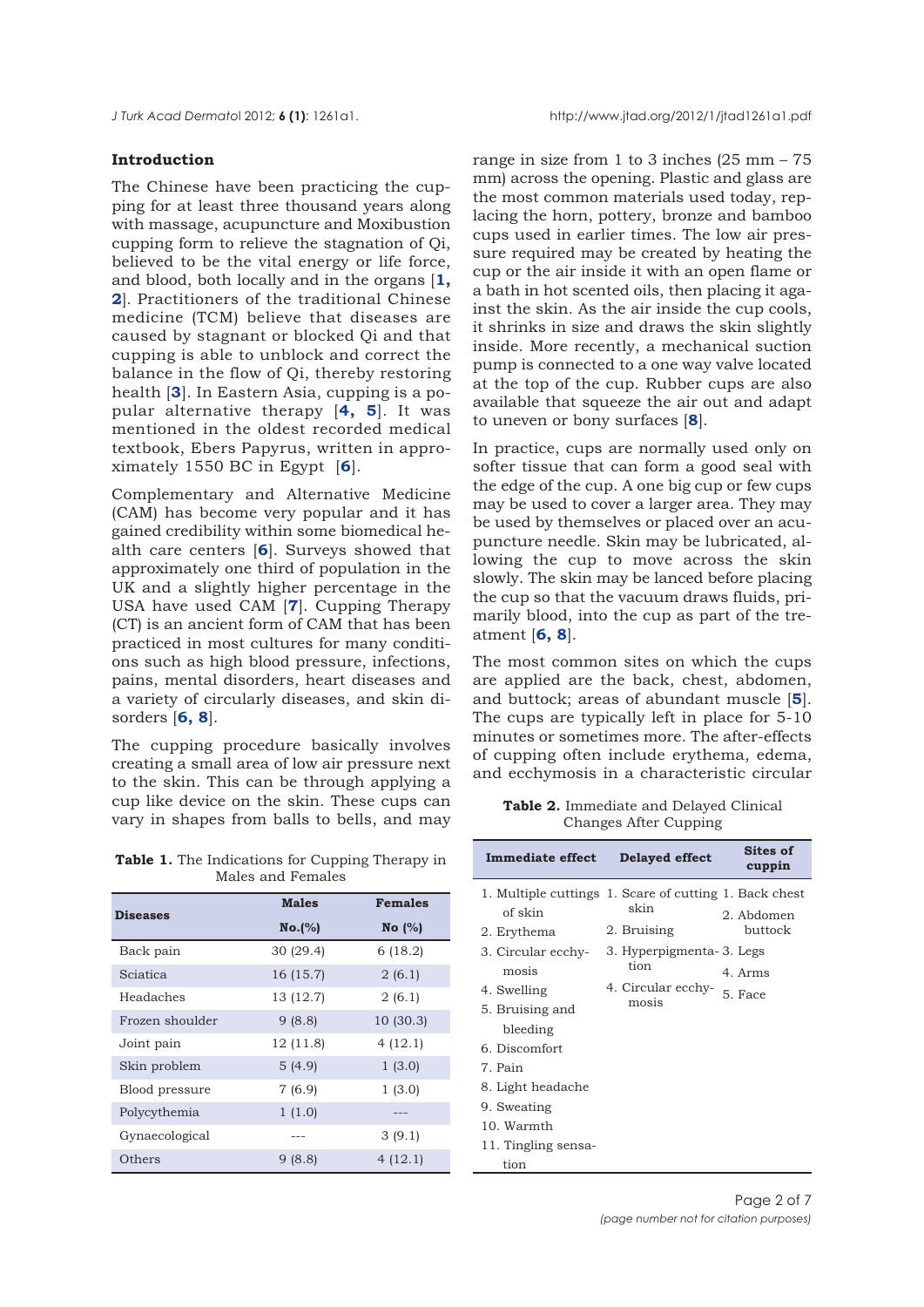<span id="page-2-0"></span>*J Turk Acad Dermato*l 2011;**5 (4)**:1154a1. http://www.jtad.org/2011/4/jtad1154a1.pdf

arrangement. These bruises may take days to several weeks to subside [**[4, 5](#page-5-0)**].

The Arabic name for cupping therapy is "Al-Hijamah" which means to reduce in size i.e. to return the body back to its natural state by the application of suction cups to the skin to draw out stagnant, congested blood and Vital Force, as well as other stagnant or morbid humors. The practice of Al-Hijamah has been part of Middle Eastern cultural practice for thousands of years [**[9](#page-5-0)**]. Those who perform cupping therapy are called cupping therapist, traditional healer or traditional cupper.

The aims of this article are to describe skin changes (signs and symptoms) and the histological changes which result from cupping therapy.

### **Materials and Methods**

Part of the study included was questionnaire based. Cupping practitioners in Basra were asked to fill questionnaires to explore their experience with CT. This part also involved clinical observation of the skin changes following cupping therapy. 183 clients (125 males and 58 females) were enrolled in this study. 48 clients were excluded because of incomplete information or loss of follow up leaving 135 patients (102 males and 33 females) who completed the study. All patients were older than 18 years. An informed consent was taken prior to the study. Information sheets were given to the clients. Blood pressure, pulse rate and temperature were taken. Hemoglobin and fasting blood glucose were testes when indicated. The healer used words from the Holy Quran and Prophet Mohammed's (May God peace and blessings be upon him) sayings such as " The  $17<sup>th</sup>$ ,  $19<sup>th</sup>$  or  $21<sup>st</sup>$ day (of the Islamic, lunar month) are the best time for Al-Hijamah but avoid wednesdays and saturdays". The healers use their fingers and illustrated diagrams to find the right spots to place the cups avoiding bony parts and coetaneous veins. Cupping therapy equipments included a hand suction pump, 6-12 plastic cups and anti-septic wipes. All CT procedures were fully sterile. The procedure required about 20 minutes and it involved 5 phases:

1. Primary sucking. The cup is placed on the selected site. A negative pressure is created using manual suction. The cup clings to the skin and is left for a period of 3 to 5 minutes.

2. Scarification. Superficial incisions are made on the skin using 15–22 Gauge surgical blades. These incisions were 0.1 mm in depth and 0.5 cm in length in 2 or more rows each with a set of four,



Figure 1. The placed cup on the back skin

six, or 10 incisions all made by fully sterilized blades.

3. Bloodletting. The cup is placed back on the skin. Negative pressure is applied to collect blood in the cup (**Figure 1**).

4. Removal. The cup is removed, and the process is repeated 1-2 times.

5. Dressing.

It is a tradition to advise the client to fast 12 hr before the procedure and then have some dates and water. Treatments are usually scheduled every 4 to 6 months depending on the condition treated. Immediate skin changes were recorded and patients were asked to describe their experience. Patients were followed up for 30 days to monitor their skin changes. Ten Skin biopsies were taken only from male patients. The histological findings were recorded immediately after the cupping session and 3 days later.

## **Results**

One hundred eighty three clients (125 males and 58 females) were enrolled in this study. However, only 135 (102 males (75.6%) and 33 (24.4%) females) completed the whole study giving a participation rate of (73.8%). Clients' ages ranged between 18-61 years of age.

Back pain was the commonest indication for cupping therapy in males (29.4% of cases) followed by sciatica and headaches in 15.7% and 12.7 % of cases respectively. In females, frozen shoulder (30.3%) was the commonest indication, followed by back pain (18.2%) and joint pain (12.1%). Skin diseases presented in 5.9% of total cases. Five cases (4.2%) were males (two cases of psoriasis, two cases of vitiligo and one case of eczema) and one case was female with psoriasis (3%) (**[Table 1](#page-1-0)**).

Following cupping therapy, the immediate signs were erythema, swelling, bruising, blee-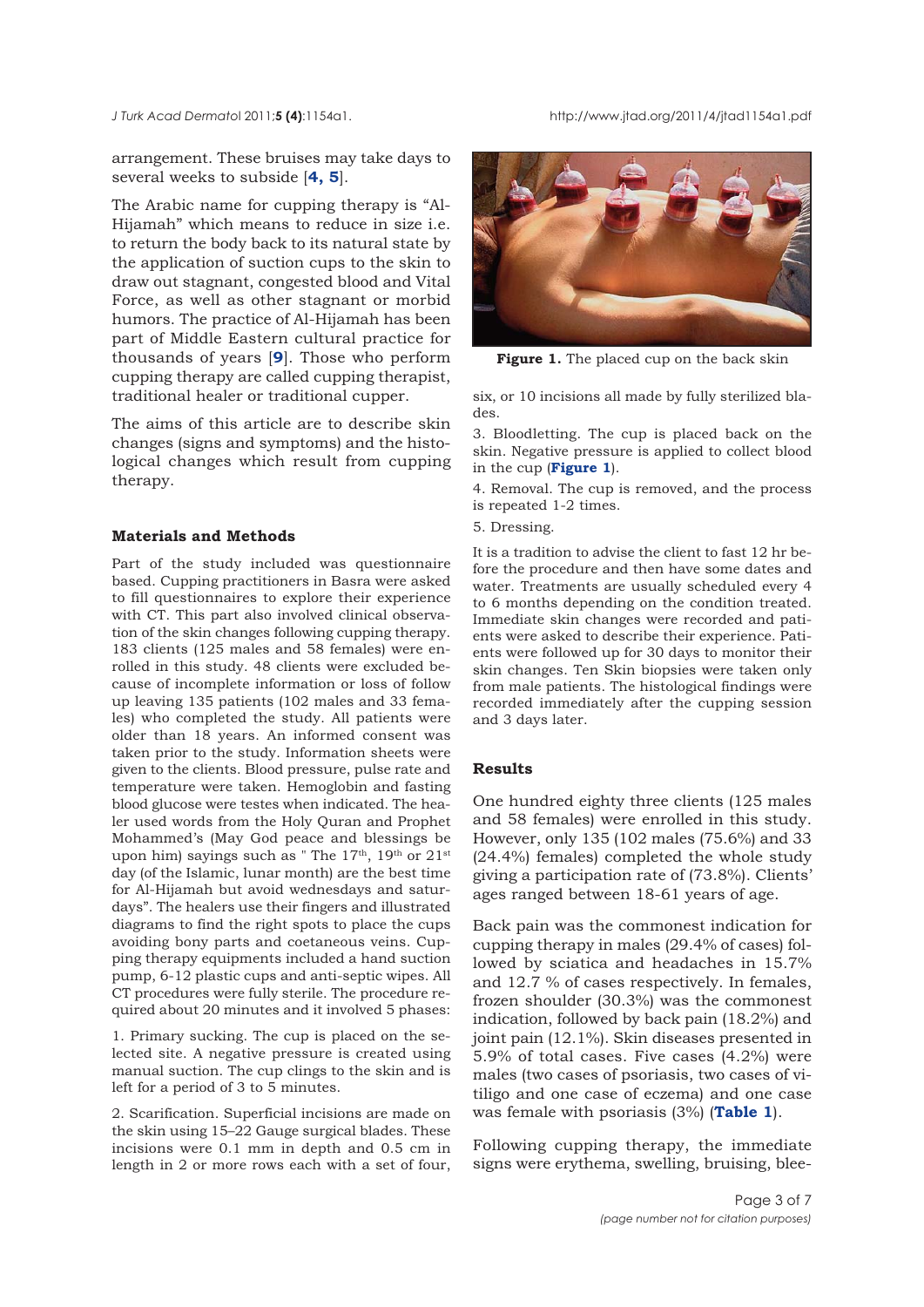<span id="page-3-0"></span>*J Turk Acad Dermato*l 2011; **5 (4)**: 1154a1. http://www.jtad.org/2011/4/jtad1154a1.pdf

ding, bullae formation (**Figure 2**) as results of cutting the skin for bloodletting. Patients reported discomfort ranging from slight tingling sensation to sever pain. Delayed clinical effects were scars in 6% of cases and patches of post inflammatory hyper-pigmentation with or without ring of ecchymosis (**Figure 3**) in 4 % of total cases 30 days post cupping therapy (**[Table 2](#page-1-0)**). In all other cases complete healing of the skin was within three weeks.

Histological changes (**Figures 4, 5**) in epidermis included mild oedema, vacuolization and perpendicular breaks in the upper part of epidermis results from bloodletting procedure. In the dermis, there were upper and lower dermal oedema and bleeding with no cellular infiltration.

## **Discussion**

Complementary and alternative therapy (CAM) such as cupping therapy has become increasingly popular for treating skin disor-



**Figure 2.** Showing the bulla formation after sucking



**Figure 3.** Red rings and ecchymoses after cupping which subside within weeks



**Figure 4.** In epidermis mild oedema and vacuolization and upper dermal oedema



**Figure 5.** Deep dermal bleeding and rupture of blood vessel

ders [**[10](#page-5-0)**]. Yet, dermatologists are still unfamiliar with it and most of them have some misconceptions. The popularity of CAM continued to grow in developed countries such as USA, Norway during the first decade on the 21st century [**[11, 12, 13](#page-5-0)**]. This might indicate a shift in attitude regarding CAM within the conventional health care system.

There is still some controversy around the effectiveness of cupping therapy. Few small scale studies has reported some clinical effects for wet cupping when used as an adjuvant to conventional drugs [**[14](#page-5-0)**]. Thama et al. proposed a multi-layered finite element model in describing the behavior of the skin and underlying soft-tissue layers when subjected to cupping [**[15](#page-5-0)**]. The skin becomes red due to the congestion of blood flow. Cupping relieves this local congestion. Cupping can be classified into three types according to the suction pressure: Light Cupping: where a weak suction is used. This is suitable for children and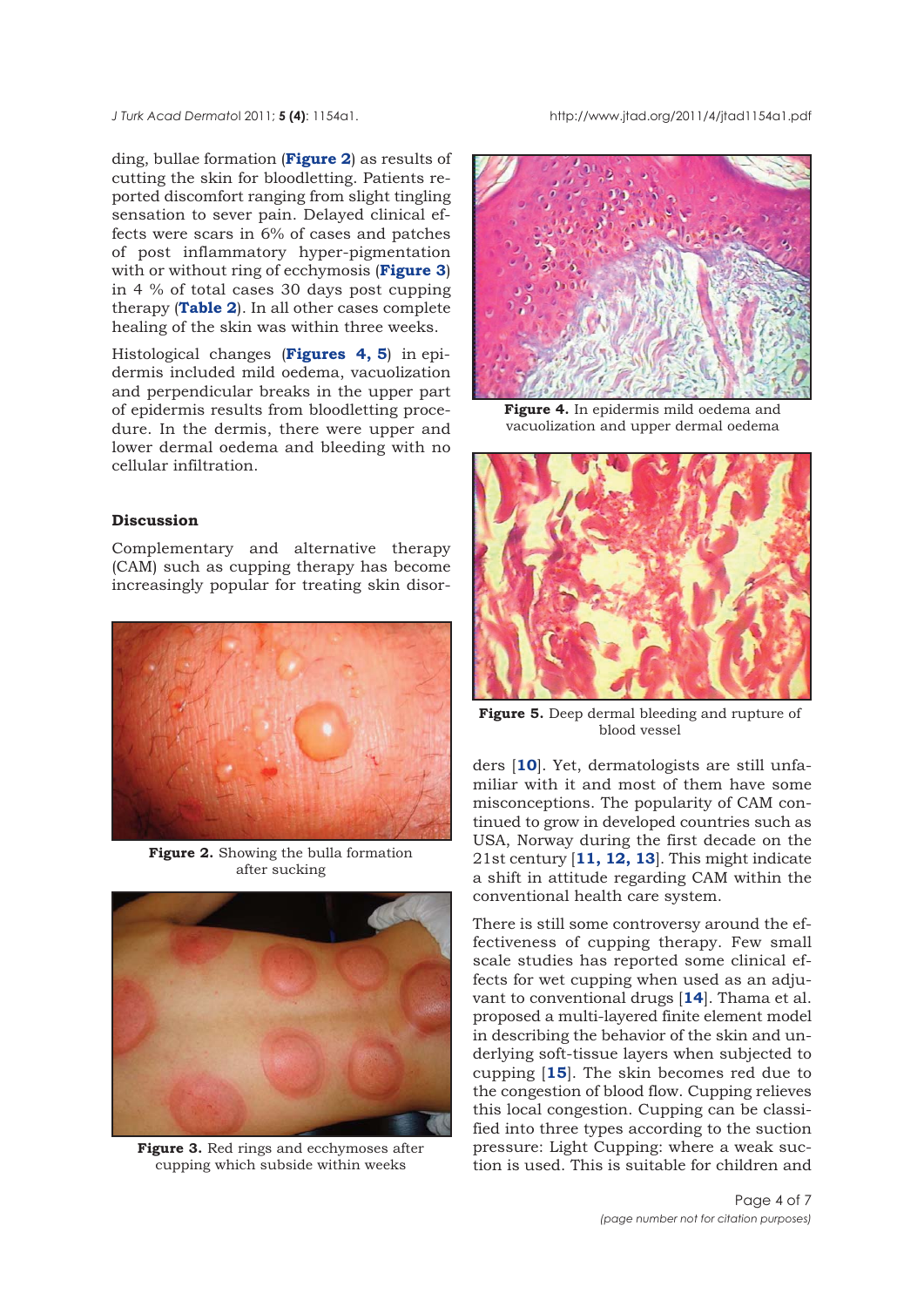<span id="page-4-0"></span>elderly people. Medium Cupping: where medium pressure is used. This is possibly the commonest type of cupping. Strong Cupping where the suction is very strong and therefore it is not suitable for children and elderly people. Another classification divides cupping therapy into seven types: Moving Cupping or Massage Cupping where oil is applied to the skin and the cup is moved gently on the skin. Needle Cupping in which acupuncture is used in conjunction with cupping. Hot Cupping in which dried mugwort (*Artemisia vulgaris*) leaves, sometimes called by its oriental name Moxa, is used. Flash Cupping in which several medium cupping are preformed several times in quick succession along the area being treated to stimulate it. Bleeding Cupping which is also called Full Cupping or Wet Cupping. In this procedure a surgical instrument is use to scrape the skin and the cup is then applied to collect blood. Herbal Cupping in which herbal tincture is applied onto the cup before suction. Finally, water Cupping which is the least practiced method. It involves filling a third of the cup with warm water [**[6, 8](#page-5-0)**].

CT can be divided into two broad categories: Dry Cupping Therapy (DCT) and Wet Cupping Therapy (WCT). DCT Therapy tends to be practiced more commonly in the Far-East whereas WCT is favoured in the Middle East and Eastern Europe [**[9](#page-5-0)**].

The concept of cupping is to let out "bad blood" that is believed to be harmful to the body and this will also improve the flow of Qi, which is believed to be the life energy, which travels throughout the body in channels called meridians [**[8](#page-5-0)**]. There are five different explanatory models for the action of cupping [**[1, 16](#page-5-0)**]:

1) Humoural pathology based on the concept that blood is one of the four vital fluids that explain human activity, health and illness.

2) Withdrawal of superficial 'bad blood'. According to this model, the disease is in 'bad blood' so when 'ill substances' are drained away, the disease leaves.

3) Healthful effects of blood extraction. Lessening the total blood volume improves the quality of the remaining blood.

4) Counter-irritation model that irritation of the body surfaces relieves pressure of underlying structures. This action may be related to physiological effects of the nervous system.

5) The combination of cupping and acupuncture model by assuming that stimulation of specific points on the skin harmonizes the control systems of the body.

In Iraq, only medically qualified personnel or related health care providers are allowed to provide health care to patients. Most indigenous healer professional are, therefore, illegal.

Our study showed that back pain in males (29.4%) and frozen shoulder in female (30.3%) were the commonest complaints among patients having cupping therapy. This concludes that cupping therapy has a role in pain control. *Farhadi* et al. [**[17](#page-5-0)**] found that wet cupping therapy was associated with clinically significant pain relief at 3-month follow-up. Wet cupping therapy improved lower back pain intensity, pain-related disability, and medication use  $(p < 0.01)$  than the control group. In the US, acupuncturists use cupping therapy to treat 20% of all low back pain patients [**[18](#page-5-0)**]. Cupping is believed to stimulate pain receptors which lead to increase the frequency of impulses, therefore ultimately leading to closure of the pain gates and hence pain reduction [**[19](#page-5-0)**].

Skin diseases presented in 5.9% of our cases. Five cases (4.2%) were males (Two cases of psoriasis, Two cases of vitiligo and one case of eczema) and one case of psoriasis (3%) in females. Cupping was used widely to treat skin conditions [**[10,](#page-5-0) [12,](#page-5-0) [20](#page-6-0)**]. Cupping has been used in the treatment of vitiligo where blister roofs induced by cupping were able to regiment vitiliginous patches in 80% of the patients with good coloring match, without any cosmetic disfigurement at the donor sites [**[21](#page-6-0)**]. In another study [**[22](#page-6-0)**], cupping and Chinese herbs treatment for vitiligo were more effective than medical treatment (p<0.05). Similar findings were found in neurodermatitis eczema and psoriasis, acne, post herpetic neuralgia, atopic dermatitis, urticaria and pruritis [**[23, 24, 25, 26, 27, 28](#page-6-0)**].

Cups in our study were commonly applied on the back, chest, abdomen, and buttock where good bulk of muscles were present. This was the approach in other studies [**[3, 5](#page-5-0)**]. Patients complained from tingling sensation and tightness as a result of bloodletting and suction. The echymosis and bleeding were the common immediate skin changes in cupping. This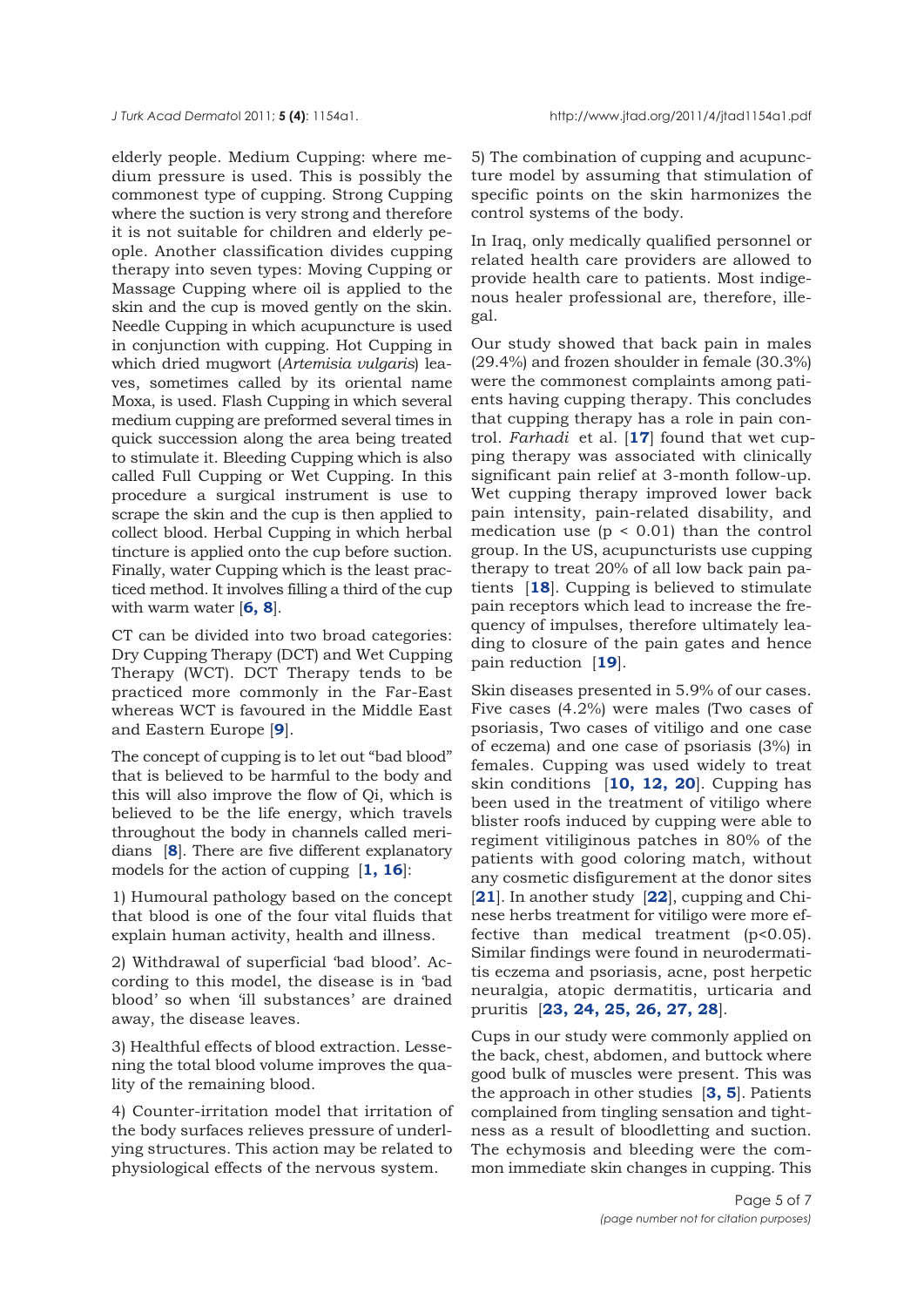<span id="page-5-0"></span>*J Turk Acad Dermato*l 2012; **6 (1)**: 1261a1. http://www.jtad.org/2012/1/jtad1261a1.pdf

results from breaking the superficial blood vessels in the papillary dermis under the negative pressure creating the distinctive circular cutaneous lesions. The after-effects of cupping often include erythema, edema, and ecchymosis in a characteristic circular arrangement. These bruises may take several days to several weeks to subside [**3, 5**].

Late skin changes after 30 days included scars in 6% and hyperpigmentation in 4 %. This was also the case in other studies [**3, 5**]. Bruises can stay until 30 days especially if the cups were left for long period of time. There was no major side effects apart from slight discomfort which is technique related, patients may feel warm due to hyperemia and vasodilatation. Slight sweating and headache has been reported as well. Burns is not a common side effect of cupping nowadays because plastic cups and mechanical suction are used instead of the old practice of using alcohol-soaked cotton at the base of brass, steel, or glass cups, which was subsequently lit on fire [**[29, 30](#page-6-0)**]. Serious adverse effects were not reported in any of the trial publications [**11**]. Suction bullae has been reported in prolonged cupping [**[31, 32](#page-6-0)**]. In children, this should raise the suspicion of child abuse [**[33](#page-6-0)**].

Histological changes in epidermis may result from disruption of epidermal adhesion and vasodilatation which lead to transudation of fluid. Similar changes happen in the dermis with dermal bleeding and oedema as a result of increased blood flow to the cupped region (hyperaemia).

### **Conclusion**

Cupping is a common alterative therapy for several diseases. It is a safe, non-invasive, and inexpensive. Dermatologists should recognize the unique morphology resulting from this procedure. Cupping is not associated with serious adverse events if done in fully sterile condition. Most of the local skin [changes subside within few weeks. Histolo](#page-1-0)gical changes in the skin results from vasodilatation and oedema with no cellular infiltrate.

#### **References**

[1.](#page-4-0) Oumeish OY. The philosophical, cultural, and historical aspects of complementary, alternative, unconventional, and integrative medicine in the old world. Arch Dermatol 1998; 1341: 1373-1386. PMID: 9828871

- 2. Gao LW. Practical Cupping Therapy [in Chinese]. Beijing: Academy Press; 2004.
- [3.](#page-4-0) Stux G, Pomeranz B. Basic of acupuncture, fourth revised ed. Springer, Heidelberg, Germany. 1998.
- 4. Xue CC, O'Brien KA. Modalities of Chinese medicine. In: Leung P-C, Xue CC, Cheng Y-C (Eds), Comprehensive Guide to Chinese medicine. World Scientific. Singapore 2003; 19-46.
- [5.](#page-4-0) Yoo SS, Tausk F. Cupping; east meets west. Int J Dermatol 2004; 42: 664-665. PMID: 15357746
- [6.](#page-4-0) Chirali IZ. Traditional Chinese Medicine Cupping Therapy, 6<sup>th</sup> Edition. Churchill Livingstone 1999.
- 7. Lipton RB, Scher AI, Steiner TJ, Bigal ME, Kolodner K, Liberman JN. Patterns of health care utilization for migraine in England and in the United States. Neurol 2003; 60: 441– 448. PMID: 12578925
- [8.](#page-4-0) Cao H, Han M, Li X, Dong S, Shang Y, Wang Q, Xu S, Liu J. Clinical research evidence of cupping therapy in China: a systematic literature review. BMC Complemen Altern Med 2010, 10:70. PMID: 21078197
- [9.](#page-4-0) Hajar. Hajar Albinali, Traditional Medicine Among Gulf Arabs Part II - Blood Letting 2004; Vol 5: No.2.
- [10.](#page-3-0) Koo J, Arain S. A Traditional Chinese Medicine for the Treatment of Dermatologic Disorders. Arch Dermatol 1998; 134: 1388-1393. PMID: 9828872
- [11.](#page-3-0) Esenberg DM, Davis RB, Ettner SL et al. Trends in alternative medicine use in the United States. JAMA 1998; 280: 1569–1575.
- [12.](#page-3-0) Ernst E, Pittler MH, Wider B, Boddy K. Acupuncture: its evidence-base is changing. Am J Chin Med 2007;  $35:21-25$
- [13.](#page-3-0) Salomonsen LJ, Skovgaard L, Sørenla C , Nyborg L, Launsø L , Fønnebø V. Use of complementary and alternative medicine at Norwegian and Danish hospitals. BMC Complementary and Alternative Medicine 2011; 11: 4. PMID: 21244655
- [14.](#page-3-0) AlBedah A, Khalil M, Elolemy A, Elsubai I, Khalil A. Hijama (cupping): a review of the evidence. Focus Altern Complement Ther 2011; 16: 12–16.
- [15.](#page-3-0) Tham LM, Lee HP, Lu C. Cupping: From a biomechanical perspective. J Biomechan 2006; 39: 2183– 2193. PMID: 16126216
- [16.](#page-4-0) Vaskilampi T, Hänninen O. Cupping as an indigenous treatment of pain syndromes in the Finnish cultural and social context. Sot Sci Med 1982; 16: 1893 – 1901. PMID: 7178935
- [17.](#page-4-0) Farhadi K , Schwebel D , Saeb M , Choubsaz M, Mohammadi R, Ahmadi A. The Effectiveness of Wet-cupping for Nonspecific Low Back Pain in Iran: A Randomized Controlled Trial. Complement Ther Med 2009; 17: 9-15. PMID: 19114223
- [18.](#page-4-0) Sherman KJ, Cherkin DC, Hogeboom CJ. The diagnosis and treatment of patients with chronic lowback pain by traditional Chinese medical acupuncturists. J Altern Complement Med 2001; 7: 641-650. PMID: 11822612
- [19.](#page-4-0) Ahmadi A, Schwebel DC, Rezaei M. The efficacy of wet-cupping in the treatment of tension and migraine